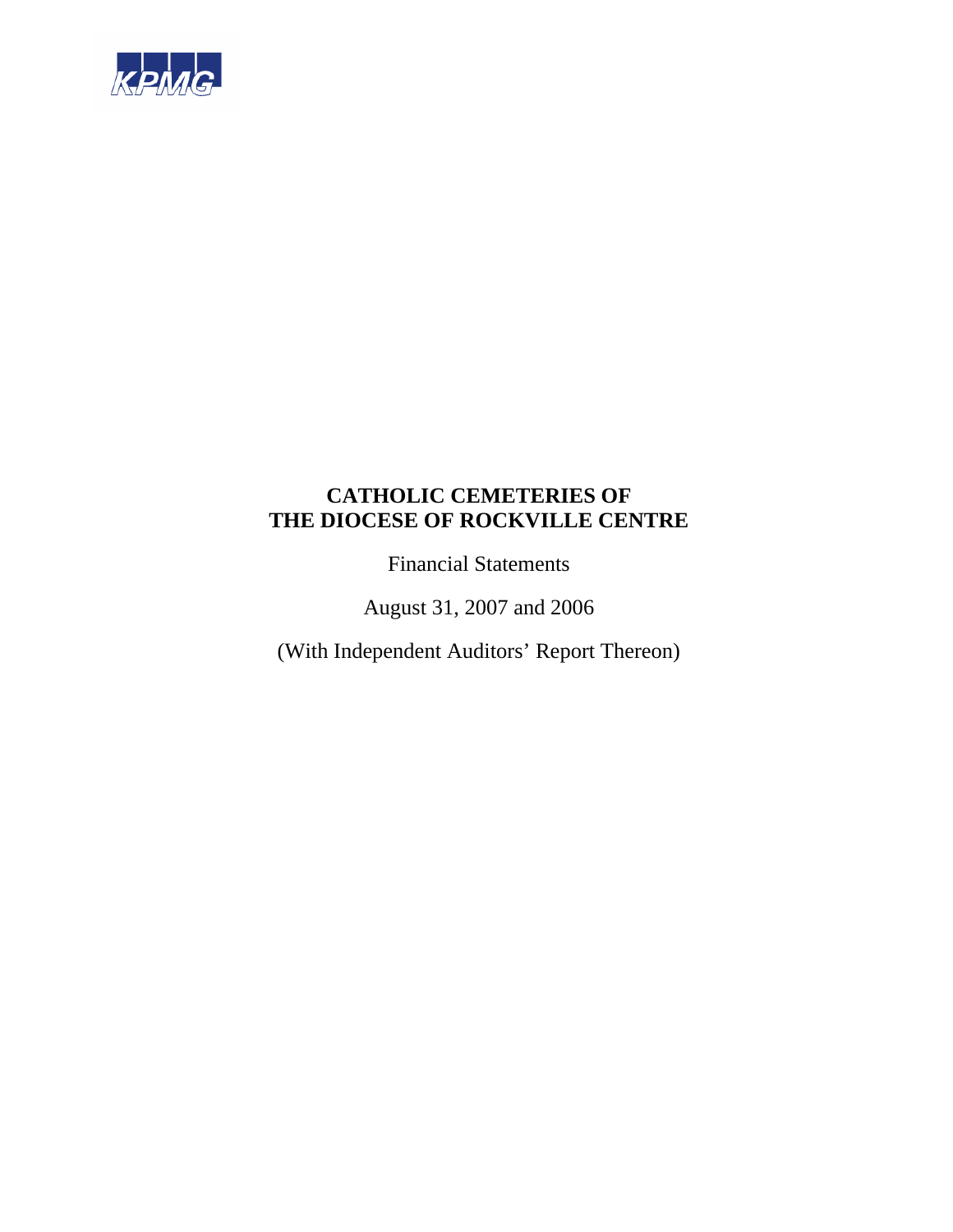

**KPMG LLP** 345 Park Avenue New York, NY 10154

## **Independent Auditors' Report**

The Most Reverend William F. Murphy, S.T.D., L.H.D., Bishop of the Roman Catholic Diocese of Rockville Centre:

We have audited the accompanying statements of financial position of Catholic Cemeteries of the Diocese of Rockville Centre (Catholic Cemeteries) as of August 31, 2007 and 2006, and the related statements of activities and cash flows for the years then ended. These financial statements are the responsibility of Catholic Cemeteries' management. Our responsibility is to express an opinion on these financial statements based on our audits.

We conducted our audits in accordance with auditing standards generally accepted in the United States of America. Those standards require that we plan and perform the audit to obtain reasonable assurance about whether the financial statements are free of material misstatement. An audit includes consideration of internal control over financial reporting as a basis for designing audit procedures that are appropriate in the circumstances, but not for the purpose of expressing an opinion on the effectiveness of Catholic Cemeteries' internal control over financial reporting. Accordingly, we express no such opinion. An audit also includes examining, on a test basis, evidence supporting the amounts and disclosures in the financial statements, assessing the accounting principles used and significant estimates made by management, as well as evaluating the overall financial statement presentation. We believe that our audits provide a reasonable basis for our opinion.

In our opinion, the financial statements referred to above present fairly, in all material respects, the financial position of Catholic Cemeteries of the Diocese of Rockville Centre as of August 31, 2007 and 2006, and the changes in its net assets and its cash flows for the years then ended in conformity with U.S. generally accepted accounting principles.

KPMG LLP

March 17, 2008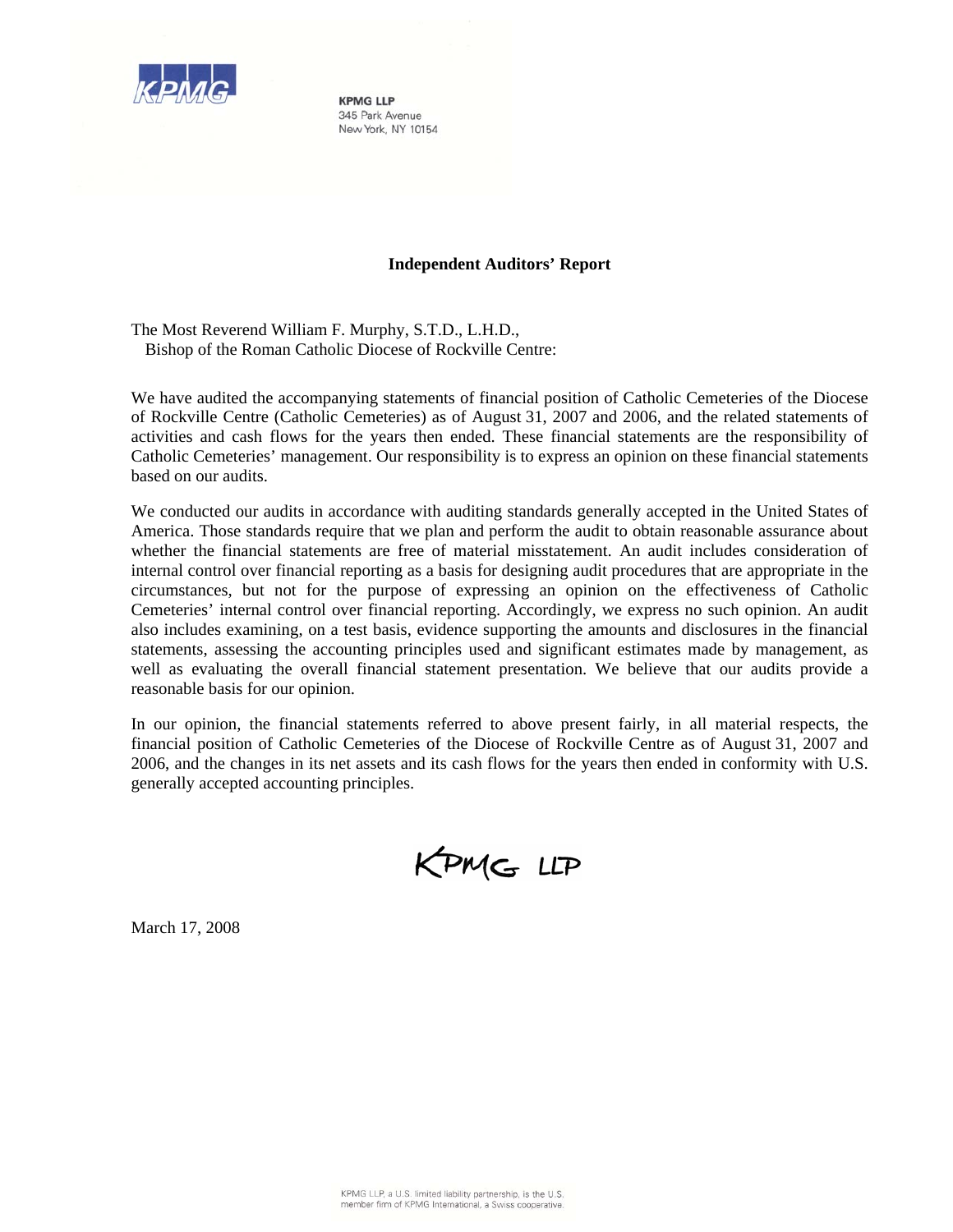## Statements of Financial Position

## August 31, 2007 and 2006

| <b>Assets</b>                                            | 2007          | 2006        |
|----------------------------------------------------------|---------------|-------------|
| \$<br>Cash and cash equivalents                          | 68,493        | 279,986     |
| Investments (note 3)                                     | 123,163,967   | 114,354,000 |
| Interest receivable and other assets                     | 584,191       | 318,956     |
| Mausoleums, net (note 4)                                 | 5,009,597     | 5,687,321   |
| Property and equipment, net (note 4)                     | 5,121,412     | 3,069,787   |
| Property held for possible future cemetery site (note 5) | 5,912,792     | 5,912,792   |
| \$<br><b>Total</b> assets                                | 139,860,452   | 129,622,842 |
| <b>Liabilities and Net Assets</b>                        |               |             |
| Liabilities:                                             |               |             |
| \$<br>Accounts payable and accrued expenses              | 649,789       | 544,498     |
| Deferred revenue                                         | 3,067,017     | 3,353,314   |
| Total liabilities                                        | 3,716,806     | 3,897,812   |
| Net assets:                                              |               |             |
| Unrestricted:                                            |               |             |
| General funds                                            | 14,998,225    | 14,791,406  |
| Plant funds                                              | 16,043,801    | 14,669,900  |
| Designated for permanent maintenance and reserve         | 105,090,140   | 96,252,942  |
| Total unrestricted net assets                            | 136, 132, 166 | 125,714,248 |
| Temporarily restricted                                   | 11,480        | 10,782      |
| Total net assets                                         | 136, 143, 646 | 125,725,030 |
| Total liabilities and net assets<br>S                    | 139,860,452   | 129,622,842 |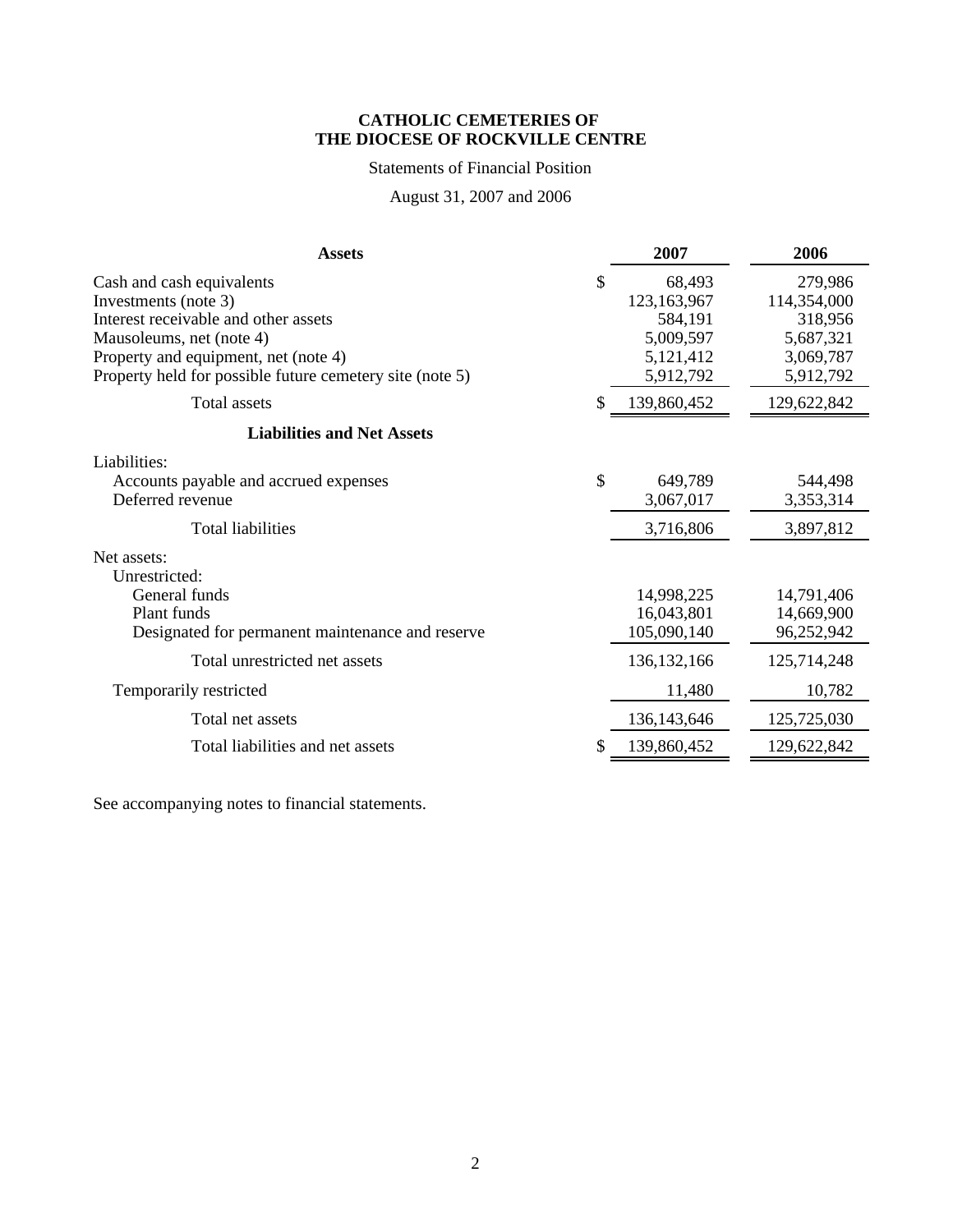Statement of Activities

Year ended August 31, 2007

|                                                                 | General<br><b>Funds</b> | <b>Plant</b><br><b>Funds</b> |
|-----------------------------------------------------------------|-------------------------|------------------------------|
| Revenues:                                                       |                         |                              |
| \$<br>Cemetery operations (note 6)                              | 6,665,350               |                              |
| Care funds interest and dividends                               | 3,130,447               |                              |
| Maintenance care fees                                           |                         |                              |
| World Trade Center memorial contributions                       |                         |                              |
| Permanent maintenance and perpetual care fees                   |                         |                              |
| Interest and dividend income (note 3)                           | 845,244                 |                              |
| Realized and unrealized gains on investments                    |                         |                              |
| Decoration programs<br>Other                                    | 929.800                 |                              |
| Bishop's grant (note 7)                                         | 599,263<br>152,011      |                              |
| Net assets released from restrictions                           | 87                      |                              |
|                                                                 |                         |                              |
| Total revenues                                                  | 12,322,202              |                              |
| Expenses:                                                       |                         |                              |
| Program                                                         | 5,052,685               | 749,401                      |
| General and administrative costs                                | 3,001,486               | 236,308                      |
| Contributions made to the Diocese (note 7)                      | 1,703,333               |                              |
| Total expenses                                                  | 9,757,504               | 985,709                      |
| Excess (deficiency) of revenues over expenses                   | 2,564,698               | (985,709)                    |
| Transfers:                                                      |                         |                              |
| From General Funds to Plant Funds (note 2)                      | (2,359,610)             | 2,359,610                    |
| From Permanent Maintenance Care Funds to General Funds (note 2) | 1,731                   |                              |
| Increase in net assets                                          | 206,819                 | 1,373,901                    |
| Net assets at beginning of year                                 | 14,791,406              | 14,669,900                   |
| Net assets at end of year.                                      | 14,998,225              | 16,043,801                   |
|                                                                 |                         |                              |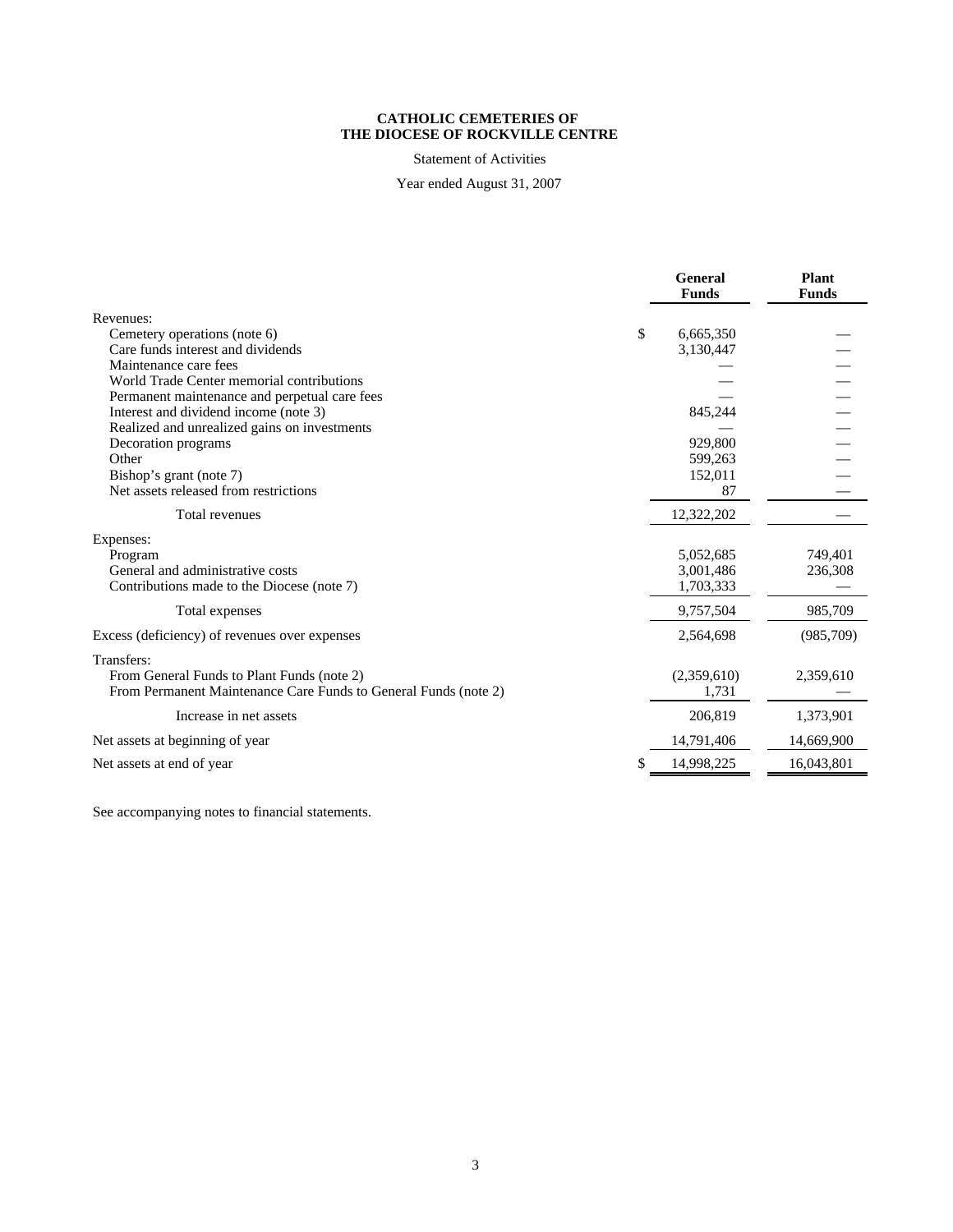|                                                                | <b>Designated</b>                             |                                                             |                              |                                  |               |
|----------------------------------------------------------------|-----------------------------------------------|-------------------------------------------------------------|------------------------------|----------------------------------|---------------|
| <b>Mausoleum</b><br><b>Maintenance</b><br>Care<br><b>Funds</b> | Maintenance<br><b>Reserve</b><br><b>Funds</b> | <b>Permanent</b><br><b>Maintenance</b><br><b>Care Funds</b> | <b>Total</b><br>unrestricted | <b>Temporarily</b><br>restricted | <b>Total</b>  |
|                                                                |                                               |                                                             | 6,665,350                    |                                  | 6,665,350     |
|                                                                |                                               |                                                             | 3,130,447                    |                                  | 3,130,447     |
| 628,738                                                        |                                               |                                                             | 628,738                      |                                  | 628,738       |
|                                                                |                                               |                                                             |                              | 785                              | 785           |
|                                                                |                                               | 623,996                                                     | 623,996                      |                                  | 623,996       |
|                                                                |                                               |                                                             | 845,244                      |                                  | 845,244       |
| 2,104,883                                                      | 1,471,364                                     | 4,008,730                                                   | 7,584,977                    |                                  | 7,584,977     |
|                                                                |                                               |                                                             | 929,800                      |                                  | 929,800       |
|                                                                |                                               | 1,218                                                       | 600,481                      |                                  | 600,481       |
|                                                                |                                               |                                                             | 152,011                      |                                  | 152,011       |
|                                                                |                                               |                                                             | 87                           | (87)                             |               |
| 2,733,621                                                      | 1,471,364                                     | 4,633,944                                                   | 21,161,131                   | 698                              | 21,161,829    |
|                                                                |                                               |                                                             |                              |                                  |               |
|                                                                |                                               |                                                             | 5,802,086                    |                                  | 5,802,086     |
|                                                                |                                               |                                                             | 3,237,794                    |                                  | 3,237,794     |
|                                                                |                                               |                                                             | 1,703,333                    |                                  | 1,703,333     |
|                                                                |                                               |                                                             | 10,743,213                   |                                  | 10,743,213    |
| 2,733,621                                                      | 1,471,364                                     | 4,633,944                                                   | 10,417,918                   | 698                              | 10,418,616    |
|                                                                |                                               |                                                             |                              |                                  |               |
|                                                                |                                               |                                                             |                              |                                  |               |
|                                                                |                                               | (1,731)                                                     |                              |                                  |               |
| 2,733,621                                                      | 1,471,364                                     | 4,632,213                                                   | 10,417,918                   | 698                              | 10,418,616    |
| 21,278,766                                                     | 17,888,808                                    | 57,085,368                                                  | 125,714,248                  | 10,782                           | 125,725,030   |
| 24,012,387                                                     | 19,360,172                                    | 61,717,581                                                  | 136, 132, 166                | 11,480                           | 136, 143, 646 |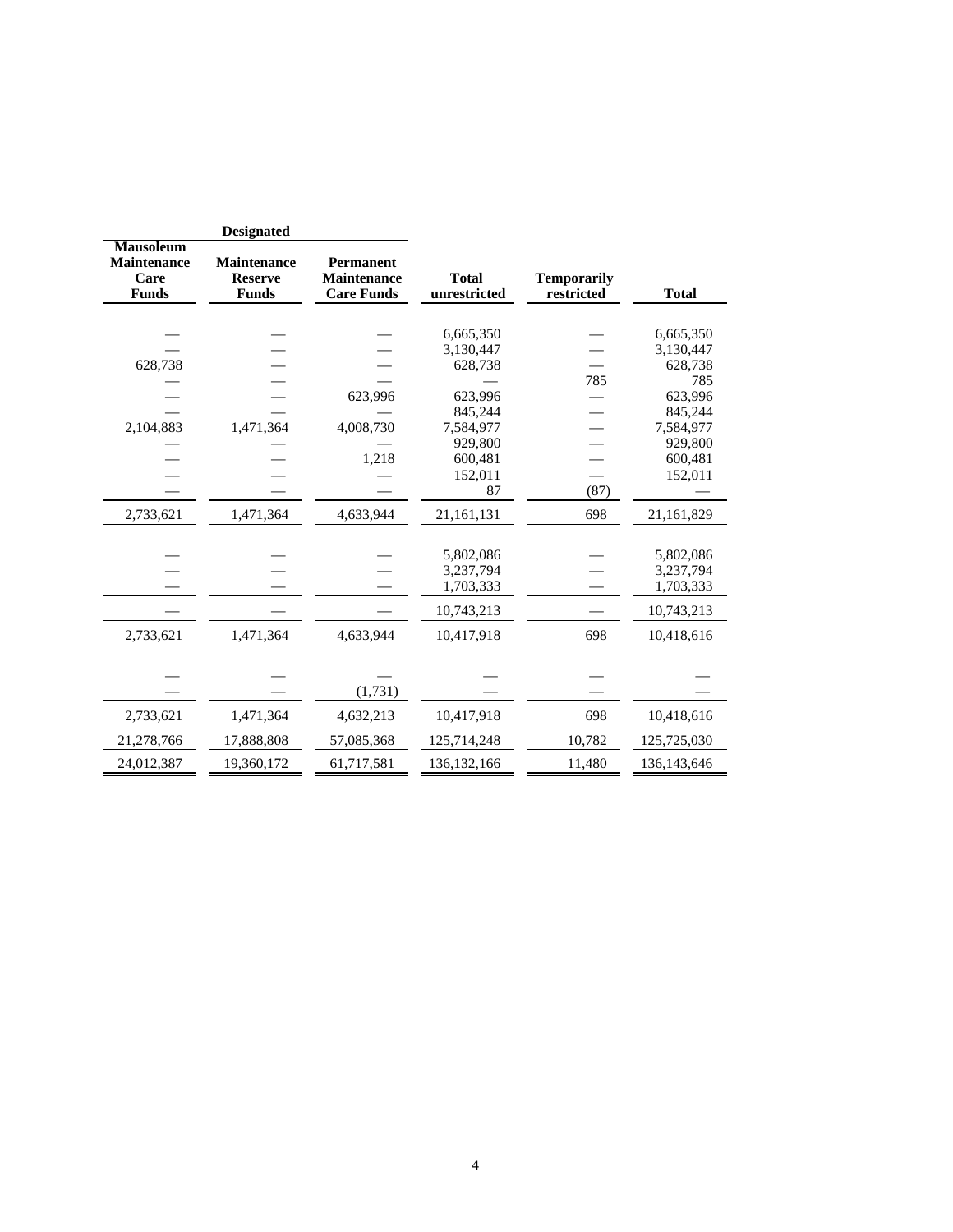Statement of Activities

Year ended August 31, 2006

|                                                                    | <b>General</b><br><b>Funds</b> | Plant<br><b>Funds</b> |
|--------------------------------------------------------------------|--------------------------------|-----------------------|
| Revenues:                                                          |                                |                       |
| Cemetery operations (note 6)                                       | \$<br>6,647,805                |                       |
| Care funds interest and dividends                                  | 2,256,091                      |                       |
| Maintenance care fees                                              |                                |                       |
| World Trade Center memorial contributions                          |                                |                       |
| Permanent maintenance and perpetual care fees                      |                                |                       |
| Interest and dividend income (note 3)                              | 234,641                        |                       |
| Realized and unrealized gains on investments                       |                                |                       |
| Decoration programs                                                | 900,600                        |                       |
| Other                                                              | 519,965                        |                       |
| Net assets released from restrictions                              | 100                            |                       |
| <b>Total revenues</b>                                              | 10,559,202                     |                       |
| Expenses:                                                          |                                |                       |
| Program                                                            | 5,007,919                      | 602,424               |
| General and administrative costs                                   | 2,540,750                      | 234,486               |
| Contributions made to the Diocese (note 7)                         | 2,220,665                      |                       |
| Total expenses                                                     | 9,769,334                      | 836,910               |
| Excess (deficiency) of revenues over expenses                      | 789,868                        | (836,910)             |
| Transfers:                                                         |                                |                       |
| From Permanent and Mausoleum Maintenance Care Funds to General     |                                |                       |
| Funds (note 2)                                                     | 71.034                         |                       |
| From Maintenance Reserve Funds to General and Plant Funds (note 2) | 7,309                          | 472,700               |
| Increase (decrease) in net assets                                  | 868,211                        | (364,210)             |
| Net assets at beginning of year                                    | 13,923,195                     | 15,034,110            |
| Net assets at end of year                                          | 14,791,406                     | 14,669,900            |
|                                                                    |                                |                       |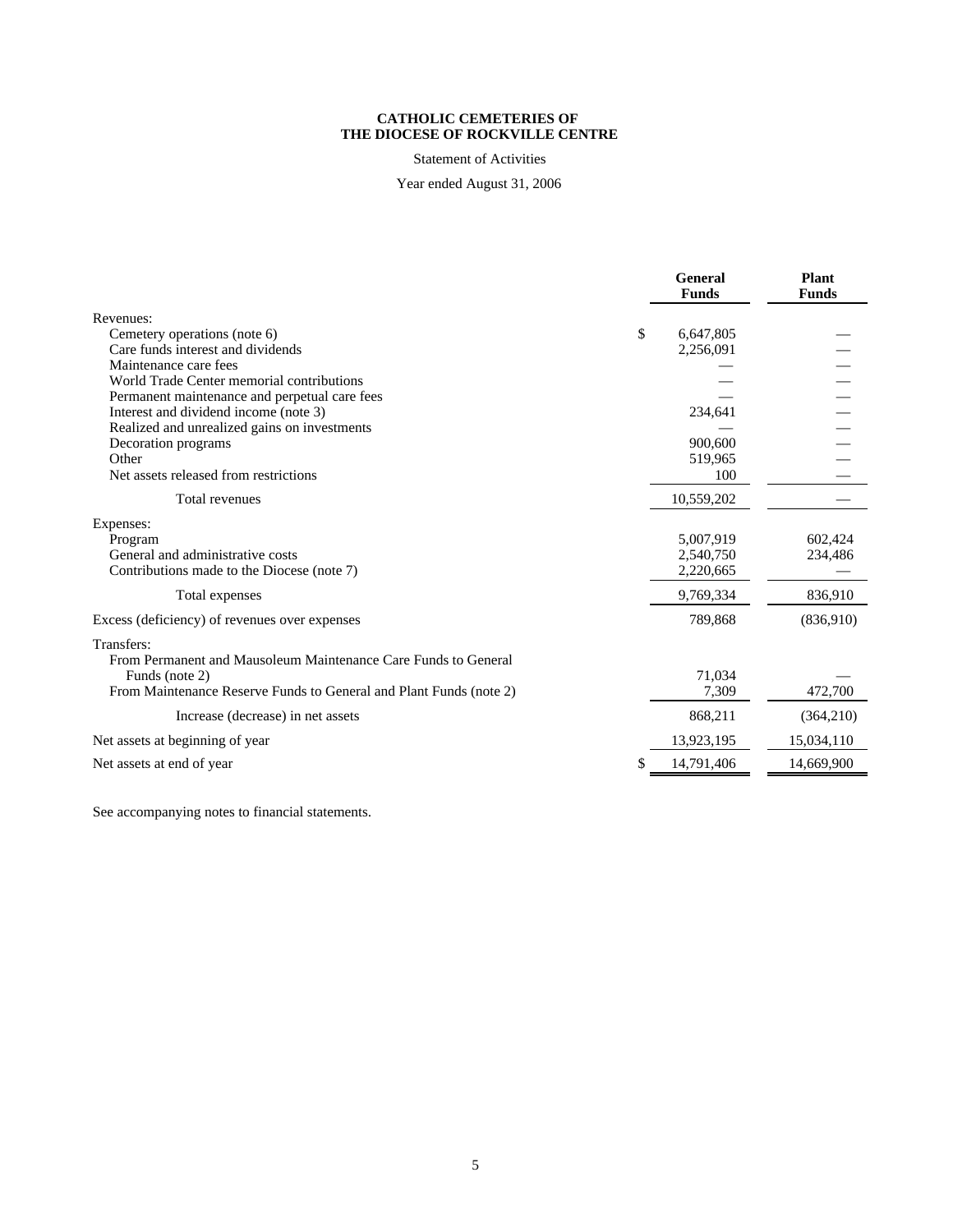|                                                                | <b>Designated</b>                                    |                                                             |                                                                      |                                  |                                                                               |
|----------------------------------------------------------------|------------------------------------------------------|-------------------------------------------------------------|----------------------------------------------------------------------|----------------------------------|-------------------------------------------------------------------------------|
| <b>Mausoleum</b><br><b>Maintenance</b><br>Care<br><b>Funds</b> | <b>Maintenance</b><br><b>Reserve</b><br><b>Funds</b> | <b>Permanent</b><br><b>Maintenance</b><br><b>Care Funds</b> | <b>Total</b><br>unrestricted                                         | <b>Temporarily</b><br>restricted | <b>Total</b>                                                                  |
| 620,350<br>863,037                                             | 444,923<br>499,211                                   | 686,880<br>1,186,750                                        | 6,647,805<br>2,256,091<br>620,350<br>686,880<br>679,564<br>2,548,998 | 3,758                            | 6,647,805<br>2,256,091<br>620,350<br>3,758<br>686,880<br>679,564<br>2,548,998 |
|                                                                |                                                      | 21,481                                                      | 900,600<br>541,446<br>100                                            | (100)                            | 900,600<br>541,446                                                            |
| 1,483,387                                                      | 944,134                                              | 1,895,111                                                   | 14,881,834                                                           | 3,658                            | 14,885,492                                                                    |
|                                                                |                                                      |                                                             | 5,610,343<br>2,775,236<br>2,220,665                                  |                                  | 5,610,343<br>2,775,236<br>2,220,665                                           |
|                                                                |                                                      |                                                             | 10,606,244                                                           |                                  | 10,606,244                                                                    |
| 1,483,387                                                      | 944,134                                              | 1,895,111                                                   | 4,275,590                                                            | 3,658                            | 4,279,248                                                                     |
| (65, 659)                                                      | (480,009)                                            | (5,375)                                                     |                                                                      |                                  |                                                                               |
| 1,417,728                                                      | 464,125                                              | 1,889,736                                                   | 4,275,590                                                            | 3,658                            | 4,279,248                                                                     |
| 19,861,038                                                     | 17,424,683                                           | 55,195,632                                                  | 121,438,658                                                          | 7,124                            | 121,445,782                                                                   |
| 21,278,766                                                     | 17,888,808                                           | 57,085,368                                                  | 125,714,248                                                          | 10,782                           | 125,725,030                                                                   |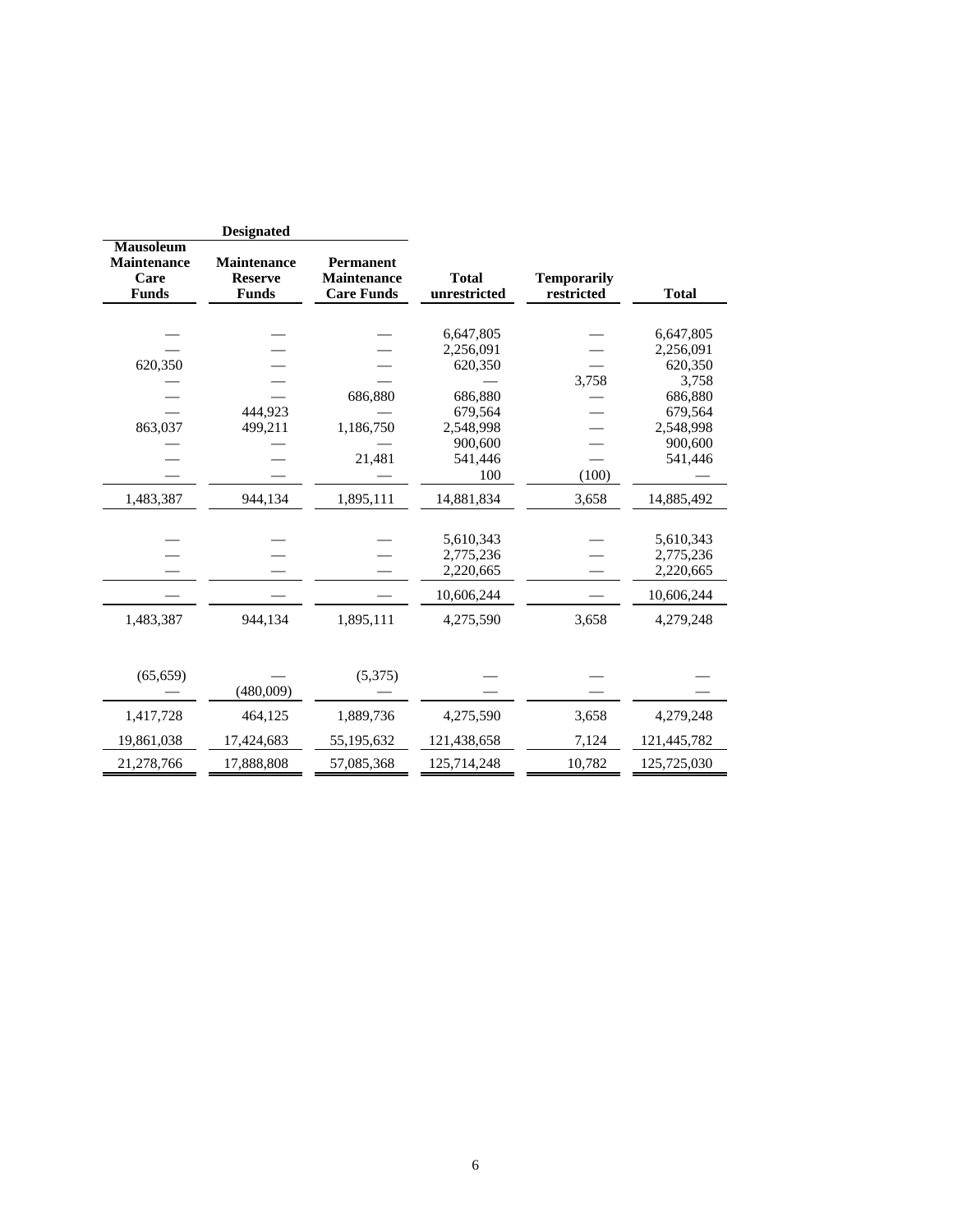## Statements of Cash Flows

## Years ended August 31, 2007 and 2006

|                                                                                                                                                                                                                                                                        | 2007                                                          | 2006                                                   |
|------------------------------------------------------------------------------------------------------------------------------------------------------------------------------------------------------------------------------------------------------------------------|---------------------------------------------------------------|--------------------------------------------------------|
| Cash flows from operating activities:<br>Increase in net assets<br>Adjustments to reconcile increase in net assets to net cash                                                                                                                                         | \$<br>10,418,616                                              | 4,279,248                                              |
| provided by operating activities:<br>Depreciation and amortization<br>Realized and unrealized gains on investments<br>Increase in interest receivable and other assets<br>Increase in accounts payable and accrued expenses<br>(Decrease) increase in deferred revenue | 985,709<br>(7,584,977)<br>(265, 235)<br>105,291<br>(286, 297) | 836,910<br>(2,548,998)<br>(14,590)<br>68,436<br>46,218 |
| Net cash provided by operating activities                                                                                                                                                                                                                              | 3,373,107                                                     | 2,667,224                                              |
| Cash flows from investing activities:<br>Purchases of property and equipment<br>Purchases of investments<br>Proceeds from sale of investments                                                                                                                          | (2,359,610)<br>(31,966,709)<br>30,741,719                     | (472,700)<br>(8,749,892)<br>6,655,465                  |
| Net cash used in investing activities                                                                                                                                                                                                                                  | (3,584,600)                                                   | (2,567,127)                                            |
| Net (decrease) increase in cash and cash equivalents                                                                                                                                                                                                                   | (211, 493)                                                    | 100,097                                                |
| Cash and cash equivalents at beginning of year                                                                                                                                                                                                                         | 279,986                                                       | 179,889                                                |
| Cash and cash equivalents at end of year                                                                                                                                                                                                                               | 68,493                                                        | 279,986                                                |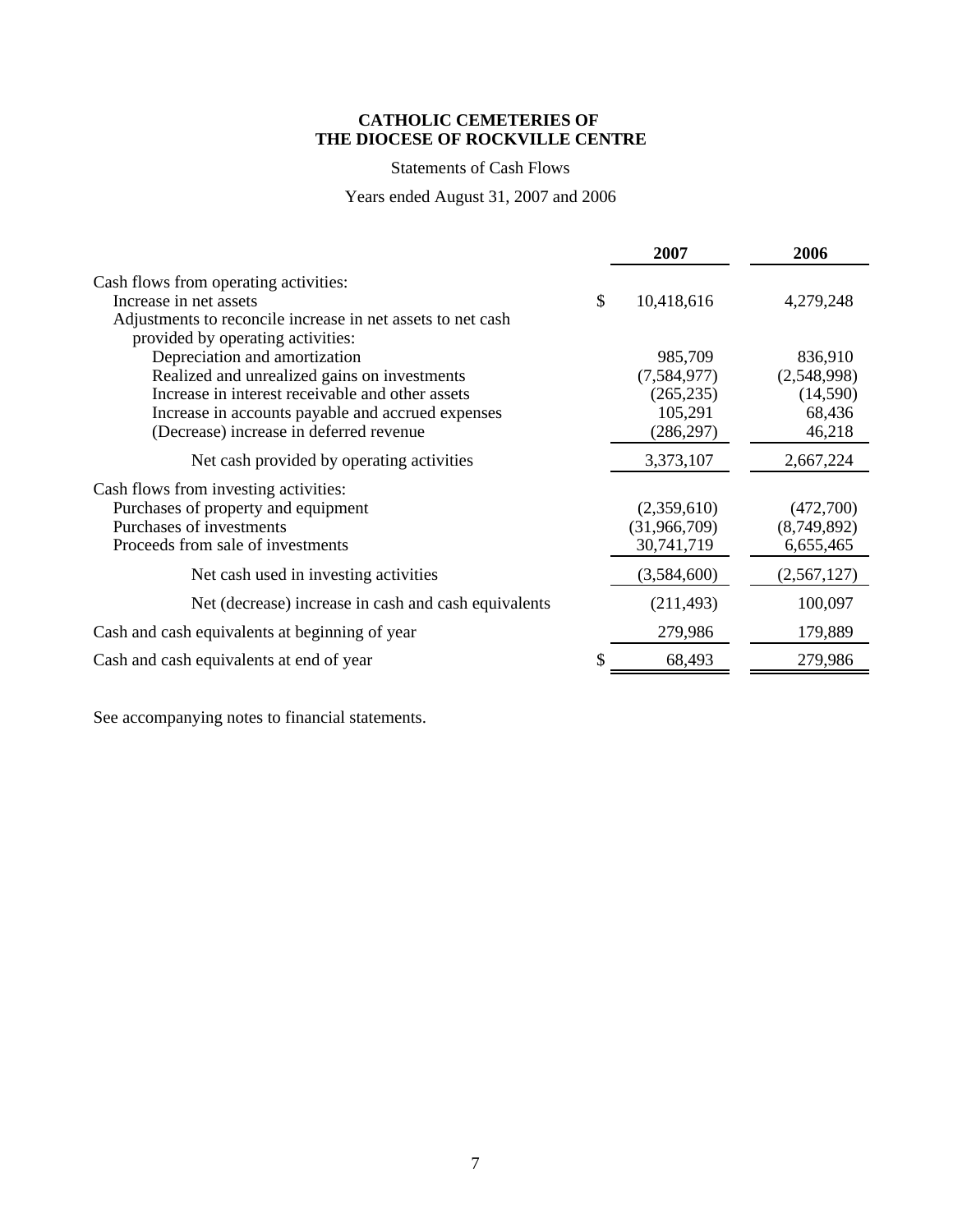Notes to Financial Statements

August 31, 2007 and 2006

#### **(1) Organization**

The accompanying financial statements of Catholic Cemeteries of the Diocese of Rockville Centre (Catholic Cemeteries) include the accounts of Holy Rood Cemetery, Holy Sepulchre Cemetery, Queen of All Saints Cemetery and St. Francis de Sales Cemetery. Catholic Cemeteries is part of the Roman Catholic Diocese of Rockville Centre (the Diocese), which is under the control of the Diocesan Ordinary.

Catholic Cemeteries is exempt from income taxes under Section 501(a) of the Internal Revenue Code and a similar provision of the New York State income tax laws.

## **(2) Summary of Significant Accounting Policies**

#### *(a) Basis of Presentation*

The accompanying financial statements have been prepared in accordance with U.S. generally accepted accounting principles using the accrual basis of accounting.

Catholic Cemeteries distinguishes between unrestricted, temporarily restricted and permanently restricted net assets, based upon the existence or absence of donor-imposed restrictions, as follows:

#### **Unrestricted Net Assets**

*General Funds Undesignated* – include all unrestricted resources of Catholic Cemeteries, which are expendable for carrying on day-to-day operations.

*Plant Funds* – include funds to accumulate the net investment in land, buildings and equipment of Catholic Cemeteries.

*Mausoleum Maintenance Care Funds* – include funds designated by the Bishop for the future care of community mausoleums by setting aside 20% of the revenues from crypt sales. These funds are invested and the income derived is recorded in the General Funds and is used to pay maintenance expenses.

*Maintenance Reserve Funds* – include funds designated by the Bishop to provide for the future maintenance and operation of Holy Rood Cemetery after its primary revenue producing operation has ceased. Commencing during fiscal year 2005, a percentage of the funds are being withdrawn each year to supplement revenue due to the limited availability of graves at Holy Rood Cemetery.

*Permanent Maintenance Care Funds* – When a "right of burial" is sold by Catholic Cemeteries, a percentage of the fee is designated as a Permanent Maintenance fund. These funds are not donations, therefore, they are not permanently restricted under U.S. generally accepted accounting principles. Further, New York State only regulates permanent maintenance funds when they are held by entities other than religious corporations, requiring that such funds be treated as trust funds, prudently invested with the intent of preserving capital and producing a reasonable income. Although Catholic Cemeteries is exempt from the State regulations, it recognizes a written promise to invest the principal of the Permanent Maintenance Fund and to use the income to fund the general maintenance and improvements of the cemetery. As of August 31, 2007 and 2006, Catholic Cemeteries had \$61,717,581 and \$57,085,368, respectively, designated for such purposes.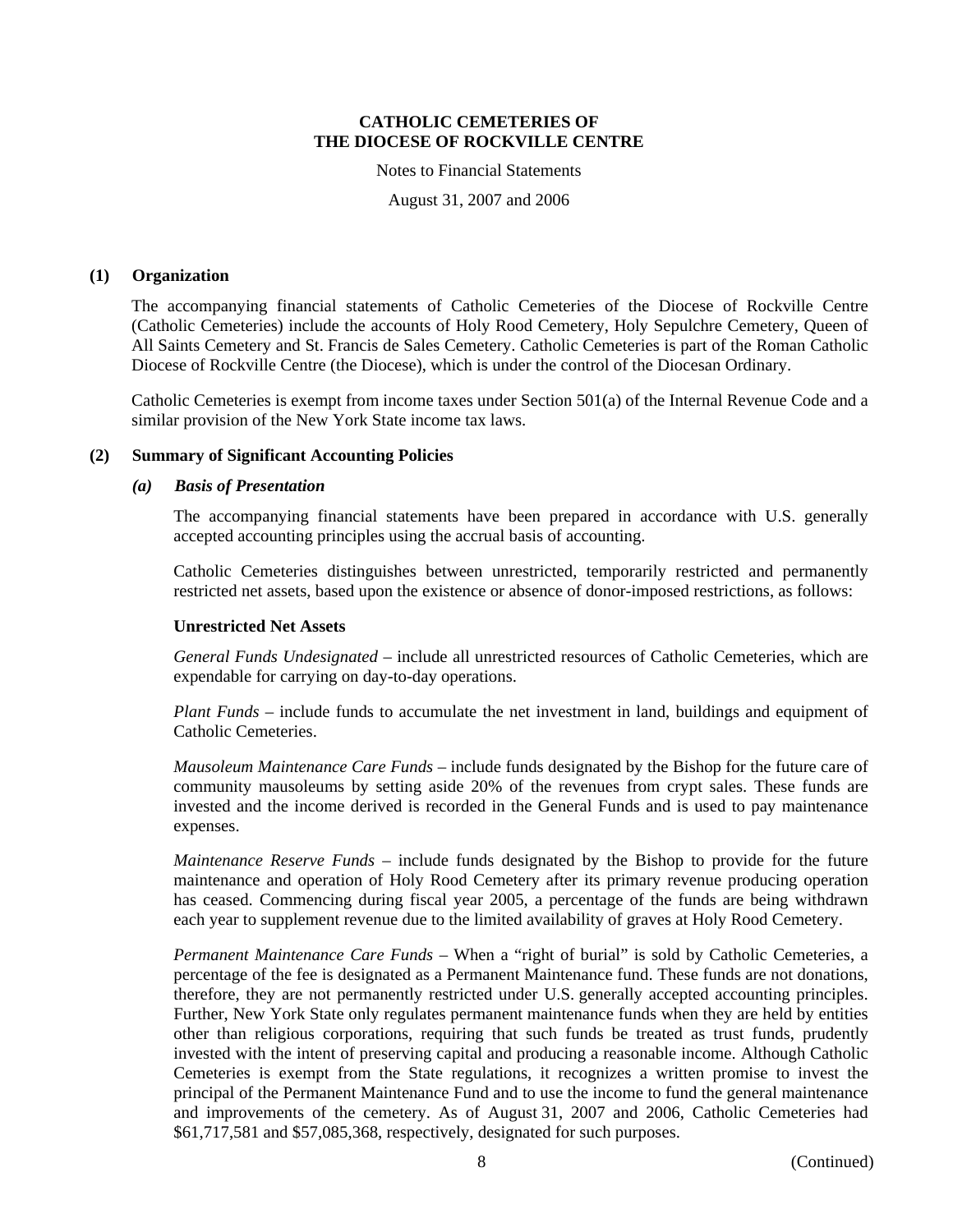Notes to Financial Statements

August 31, 2007 and 2006

#### **Temporarily Restricted Net Assets**

Temporarily restricted net assets include funds that have been limited by donor-imposed stipulations that either expire with the passage of time or can be fulfilled by the actions of Catholic Cemeteries, pursuant to those stipulations. Temporarily restricted contributions were made to Holy Rood Cemetery to build and maintain a memorial in honor of the victims of the World Trade Center. Funds released to pay for related expenses totaled \$87 for the year ended August 31, 2007 and \$100 for the year ended August 31, 2006. This memorial was completed in fiscal year 2006.

Catholic Cemeteries had no permanently restricted net assets at August 31, 2007 and 2006.

#### *(b) Cash Equivalents*

Cash equivalents include highly liquid instruments with original maturities of three months or less, except for those instruments held by investment managers for long-term investment purposes.

#### *(c) Property and Equipment, net*

Property and equipment are stated at cost at date of acquisition or fair market value at date of contribution, if donated. Depreciation is calculated using the straight-line method based on the estimated useful lives of the assets, as follows:

|                             | Life (in years) |
|-----------------------------|-----------------|
| Land                        | ∗               |
| <b>Buildings</b>            | $10 - 50$       |
| Fences                      | $25 - 50$       |
| Roads                       | $10 - 20$       |
| Water system                | 50              |
| Equipment                   | $3 - 10$        |
| <b>Statues and fixtures</b> | 50              |
| Furniture and fixtures      | $5 - 10$        |
| Automobiles and trucks      | $3 - 5$         |

In the accompanying financial statements, land held for sale for future grave sites is included in property and equipment, net of accumulated depletion. Catholic Cemeteries depletes the cost of land based on the number of plots available for interments as determined by survey.

#### *(d) Mausoleums*

Mausoleums are stated at cost. Depletion is determined based on the number of crypts available for entombment. As contracts are paid in full, depletion on individual crypts is recorded.

#### *(e) Revenue*

Revenue from the sale of plots and crypts is recognized when paid in full, at which point the deed for burial or entombment rights is passed to the purchaser.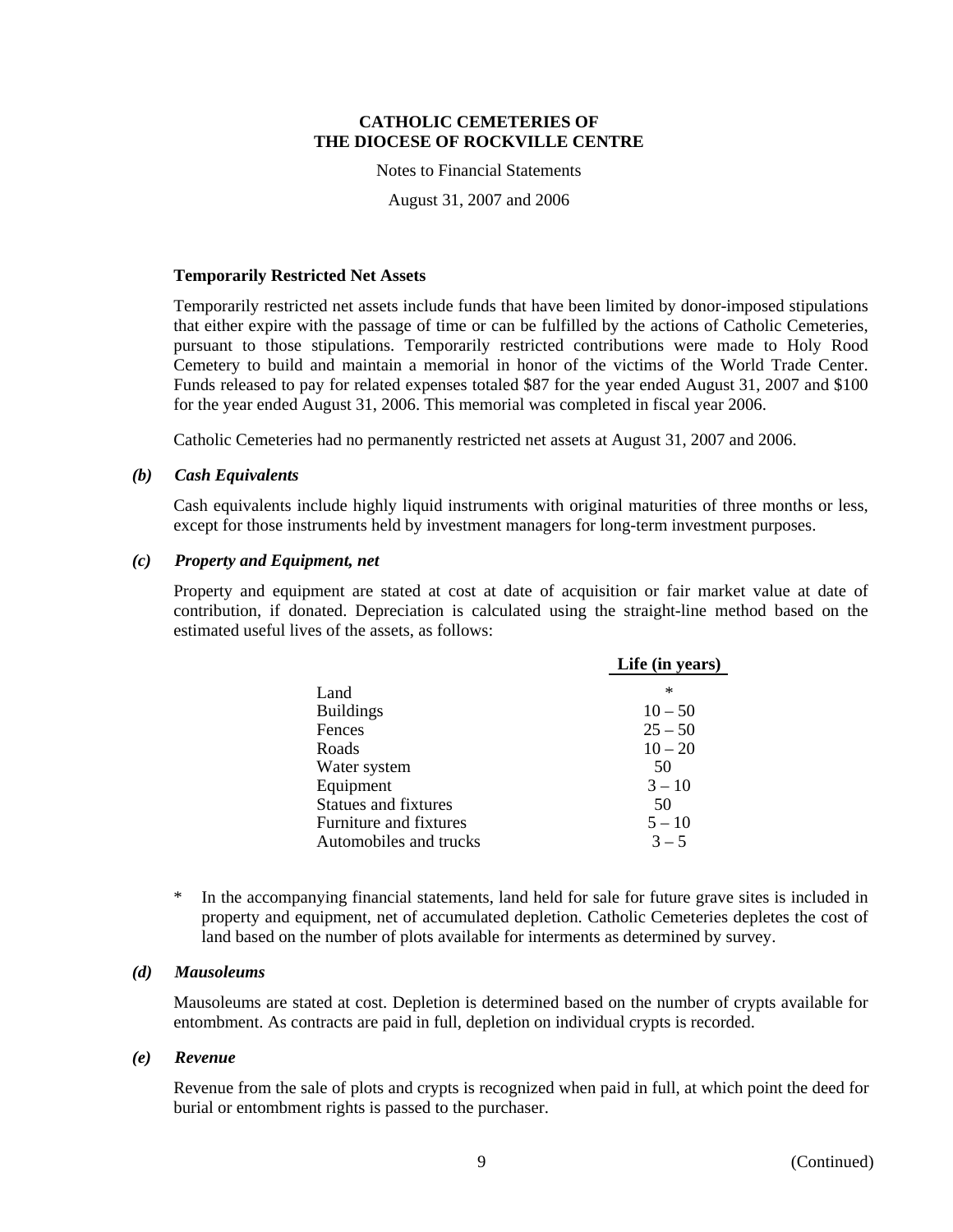Notes to Financial Statements

August 31, 2007 and 2006

### *(f) Use of Estimates*

The preparation of financial statements in conformity with U.S. generally accepted accounting principles requires management to make estimates and assumptions that affect the reported amounts of assets and liabilities and disclosure of contingent assets and liabilities at the date of the financial statements and the reported amounts of revenues and expenses during the reporting period. Actual results could differ from those estimates.

## *(g) Reclassifications*

Certain reclassifications have been made to the 2006 financial statement presentation to conform to the 2007 presentation.

## **(3) Investments**

Investments in equity securities with readily determinable fair values and all investments in debt securities are reported at fair value based on quoted market prices. Catholic Cemeteries' investment in the Listerine Royalty Trust is stated at fair value based upon recent sales price and other factors.

A portion of Catholic Cemeteries' investments are in a pooled investment fund held by Unitas Investment Fund, Inc. (Unitas), a separately incorporated, nonregulated investment fund organized to provide investment options to Roman Catholic organizations in the Diocese of Rockville Centre. Unitas offers investment options to participants, including a short-term enhanced cash fund, fixed income and equity offerings. The investments in Unitas are carried at fair value based principally upon the quoted market prices of the underlying assets of the fund. A "mission fee" is deducted from the investment performance of all participants for the purpose of funding the mission component, provided the fund had a positive return. The rates range from 0.05% to 0.5% annually depending upon the investment options chosen.

Due to the level of risk associated with certain investment securities, it is reasonably possible that changes in the values of investment securities will occur in the near term and such changes could materially affect the amounts reported in the accompanying financial statements.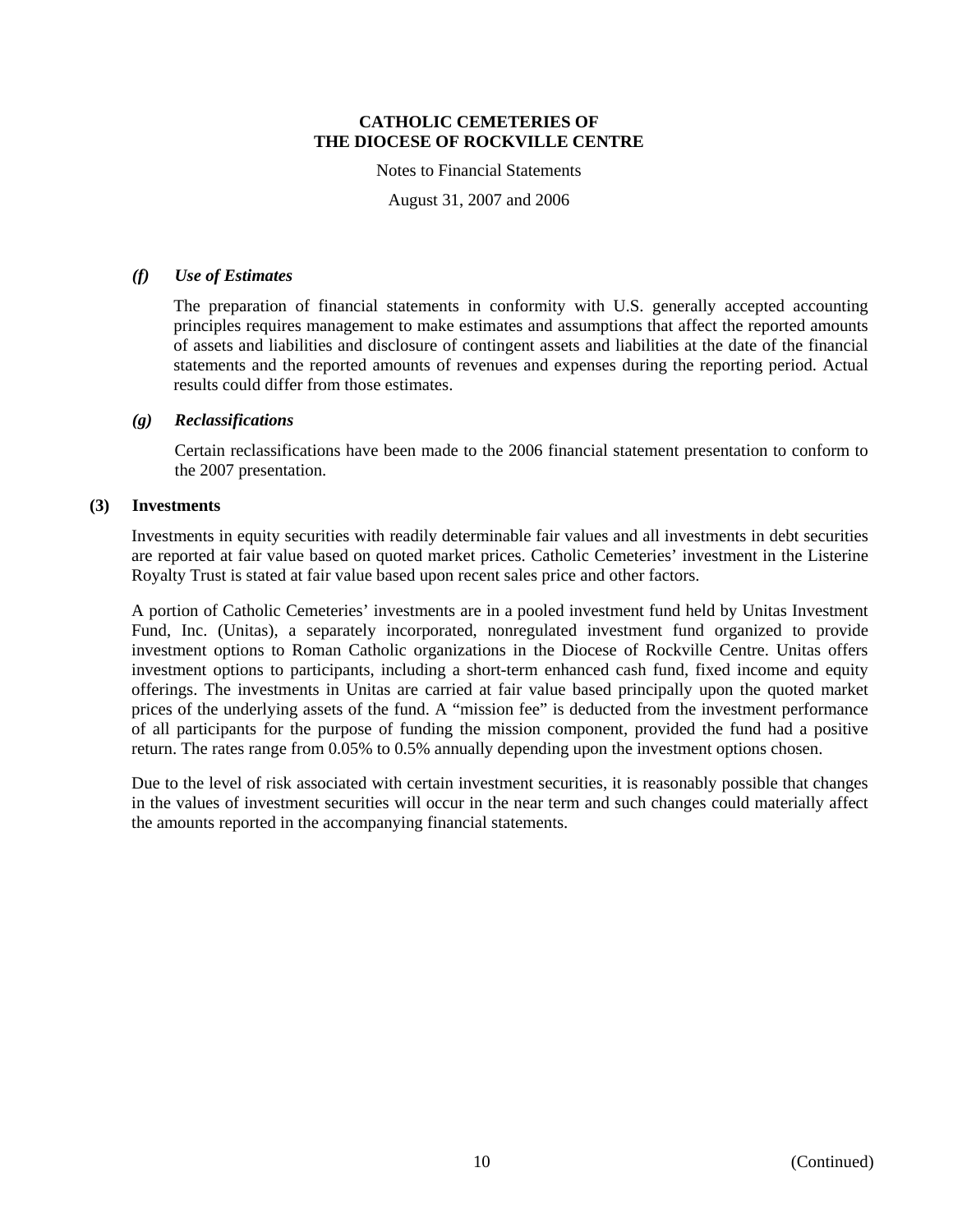Notes to Financial Statements

August 31, 2007 and 2006

At August 31, 2007 and 2006, investments consisted of the following:

|                                |     | <b>Fair value</b> |             |  |  |
|--------------------------------|-----|-------------------|-------------|--|--|
|                                |     | 2007              | 2006        |  |  |
| Cash equivalents               | \$  | 203,195           | 875,900     |  |  |
| Mutual funds – Equity          |     | 74,686,496        | 55,704,711  |  |  |
| Mutual funds – Fixed Income    |     | 12,273,818        | 11,836,999  |  |  |
| <b>Listerine Royalty Trust</b> |     | 2,500,000         | 2,250,000   |  |  |
| Preferred and common stocks    |     | 15,240,449        | 25,351,880  |  |  |
| Unitas – General Fund:         |     |                   |             |  |  |
| Short-term – cash equivalents  |     | 1,870,205         | 2,164,389   |  |  |
| Mutual fund – fixed income     |     | 16,268,384        | 16,058,948  |  |  |
| Unitas – St. Francis DeSales:  |     |                   |             |  |  |
| Short-term                     |     | 600               | 576         |  |  |
| Long-term                      |     | 120,820           | 110,597     |  |  |
| Total                          | \$. | 123,163,967       | 114,354,000 |  |  |

## **(4) Mausoleums and Property and Equipment, Net**

At August 31, 2007 and 2006, the carrying amount of mausoleums was as follows:

|                            | 2007         | 2006         |
|----------------------------|--------------|--------------|
| <b>Mausoleums</b>          | 18, 148, 732 | 18, 148, 732 |
| Mausoleums in progress     | 104.607      | 99,545       |
| Less accumulated depletion | (13,243,742) | (12,560,956) |
| Total mausoleums, net      | 5,009,597    | 5,687,321    |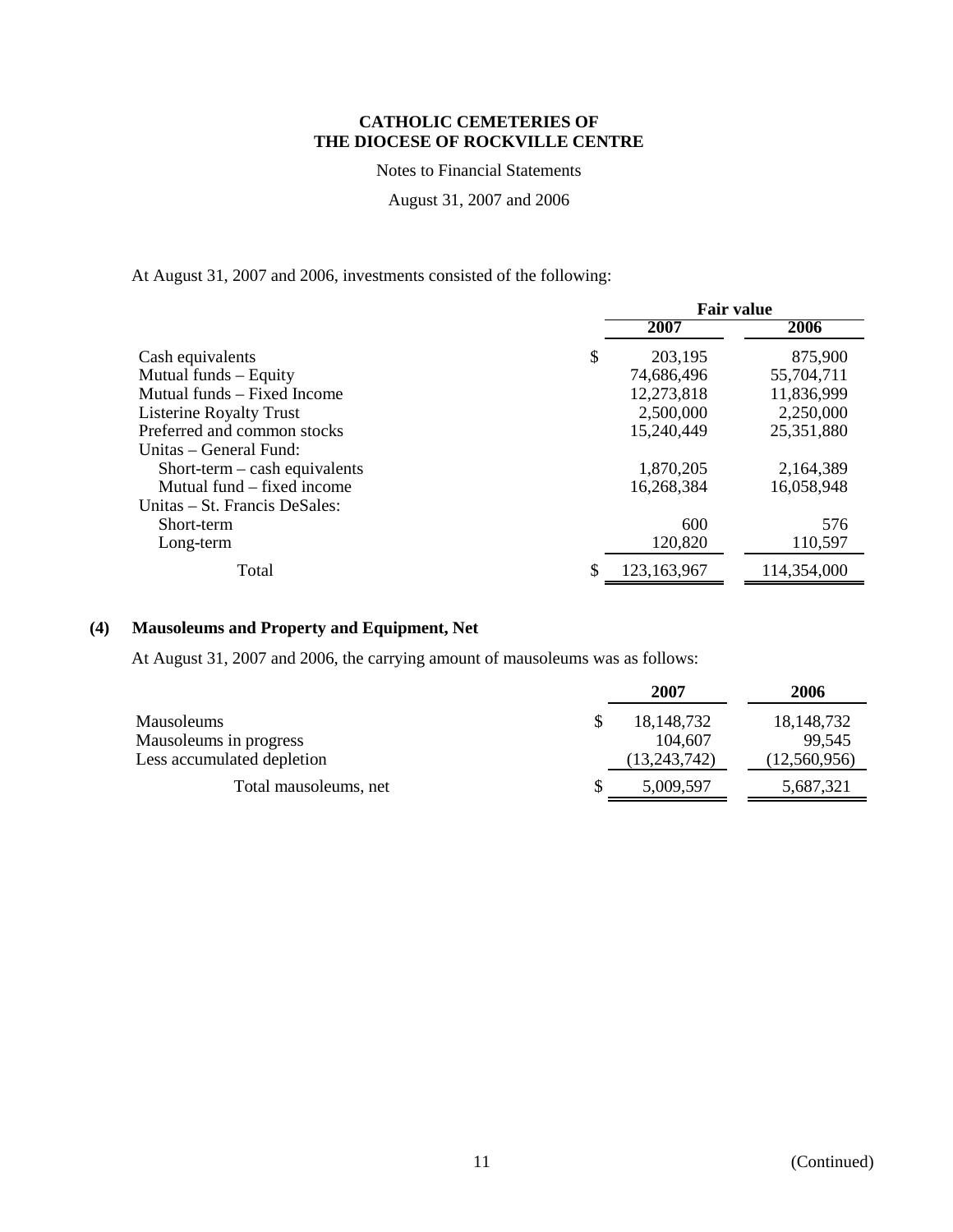Notes to Financial Statements

August 31, 2007 and 2006

At August 31, 2007 and 2006, property and equipment, net, consisted of the following:

|                                                              | 2007            | 2006        |
|--------------------------------------------------------------|-----------------|-------------|
| Land                                                         | \$<br>1,749,792 | 1,749,792   |
| <b>Buildings</b>                                             | 1,614,360       | 1,614,360   |
| Fences                                                       | 269,820         | 269,820     |
| Roads                                                        | 962,673         | 962,673     |
| Water system                                                 | 461,970         | 461,970     |
| Equipment                                                    | 1,416,867       | 1,359,048   |
| Statues and fixtures                                         | 704,302         | 704,302     |
| Furniture and fixtures                                       | 439,290         | 435,015     |
| Automobiles and trucks                                       | 964,316         | 1,056,333   |
| Construction-in-progress                                     | 2,666,458       | 389,081     |
|                                                              | 11,249,848      | 9,002,394   |
| Less accumulated depletion and depreciation and amortization | (6,128,436)     | (5,932,607) |
| Total property and equipment, net                            | 5,121,412       | 3,069,787   |

## **(5) Property Held for Possible Future Cemetery Site**

The Diocese owns approximately 97 acres of property located on Jericho Turnpike in Old Westbury, New York (Old Westbury Farms) for a possible future cemetery site purchased from the federal government at public auction for \$5,625,000. In addition, the Diocese incurred closing costs of approximately \$158,000 relating to the property acquisition.

Catholic Cemeteries transferred \$5,062,565 during fiscal 1995 from its Maintenance Reserve Funds to its General Funds to purchase Old Westbury Farms. The remaining funds needed to purchase the property were utilized from the General Funds. In addition, \$740,026 and \$414,007 of expenditures were incurred for the years ended August 31, 2007 and 2006, respectively, relating to Old Westbury Farms. Of these costs, approximately \$17,500 and \$31,400, respectively, was related to village taxes.

The management of Catholic Cemeteries intends to transfer an amount applying the purchase price back to the Maintenance Reserve Fund, if and when Old Westbury Farms becomes an operating cemetery. There can be no assurance, at the present time, that such transfer will occur.

Catholic Cemeteries cannot begin construction of the new cemetery until the Village of Old Westbury approves the request to rezone Old Westbury Farms as a cemetery.